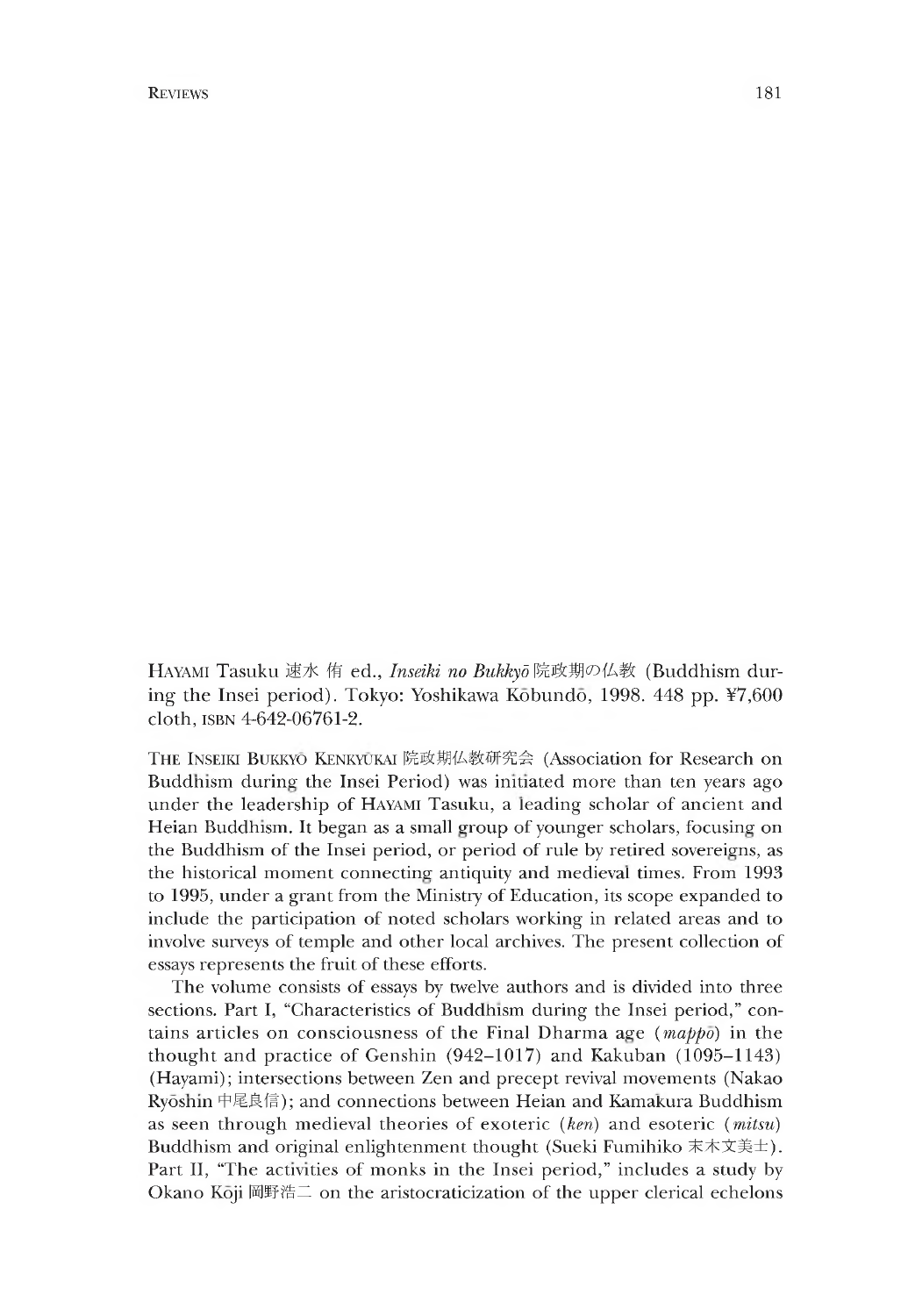as well as articles focusing on the activities of three individual monks: the literary production of the princely abbot Shukaku (Abe Yasuro 阿部泰郎); the fundraising efforts of Chogen (1121-1206), conducted to help restore the Tōdai-ji (Obara Hitoshi 小原 仁); and possible connections between Myōe (1173-1232) and Zen (Funaoka Makoto 船岡誠). In part III,"On the periphery of Insei-period Buddhism," we read about the development of music in Buddhist monastic contexts (Ogi Mitsuo 荻美津夫) and Buddhist influences on aristocratic practices of shrine pilgrimage (Mitsuhashi Tadashi 三橋正). Lastly, Part IV, "The development of Insei-period Buddhism," addresses how characteristics of Insei-period Buddhism continued to unfold during the Kamakura period (1185–1333) and later. It includes studies of Nara monks' participation in religious debates (Nagamura Makoto 永村 眞); the Saidai-ji precept lineage after the death of the founder Eizon (1201-1290) (Oismo Chihiro 追塩千尋);and local temple activity on Torita *shoen* in Owari, an estate held by Engaku-ji (Matsuo Kenji 松尾剛次).

The volume does not argue for the establishment of "Insei Buddhism" as a new category parallel to the existing rubrics "Heian Buddhism" or "Kamakura Buddhism." As Hayami notes, "It is doubtful that the characteristics of a particular moment in the history of Japanese Buddhism could be grasped in terms of the category 'Insei period,' a temporal division within political history" (2). Nor do the individual essays necessarily relate Buddnist developments to the system of rule by retired sovereigns or even confine themselves to its historical time frame (here delimited to the reigns of the retired sovereigns Shirakawa, Toba, Goshirakawa, and Gotoba— that is, from 1087 to 1221). Rather, the chapters shed light on the multifaceted Buddhist developments that emerged in the latter Heian period and continued into later times. Thus their collective effect is to call into question the notion of a sharp break implicit in the division between the categories "Heian Buddhism" and "Kamakura Buddhism." The volume makes an important contribution in showing the juncture between these two periods in Japanese Buddhist history to have been extended, blurred, complex, and marked by extensive religious innovation.

Not every essay can be discussed in short review, and the preferences of individual readers will likely be dictated by personal research interests. This reviewer was drawn especially to the chapters by Okano Koji, Abe Yasuro, Ogi Mitsuo, and Mitsuhashi Tadashi. Okano examines the formation of bureaucratic mechanisms creating special routes whereby sons of the nobility could bypass ordinary procedures and qualifications for precept ordination or appointment to *ajari* 阿闍梨 status or *sozu* 僧都 rank. Such mechanisms both reflected and encouraged the growing influx of nobles into the higher ranks of the clergy and contributed to the formation of *monzeki* 門跡, temples headed by aristocratic abbots that exerted considerable cultural and political influence. Within this aristocratic temple culture, an especially significant role was played by *hoshinno* 法親王 or imperial princes appointed to the headship of major temples, through whom the imperial house sought to gain some measure of control within the Buddhist establishment. Such individuals, as Abe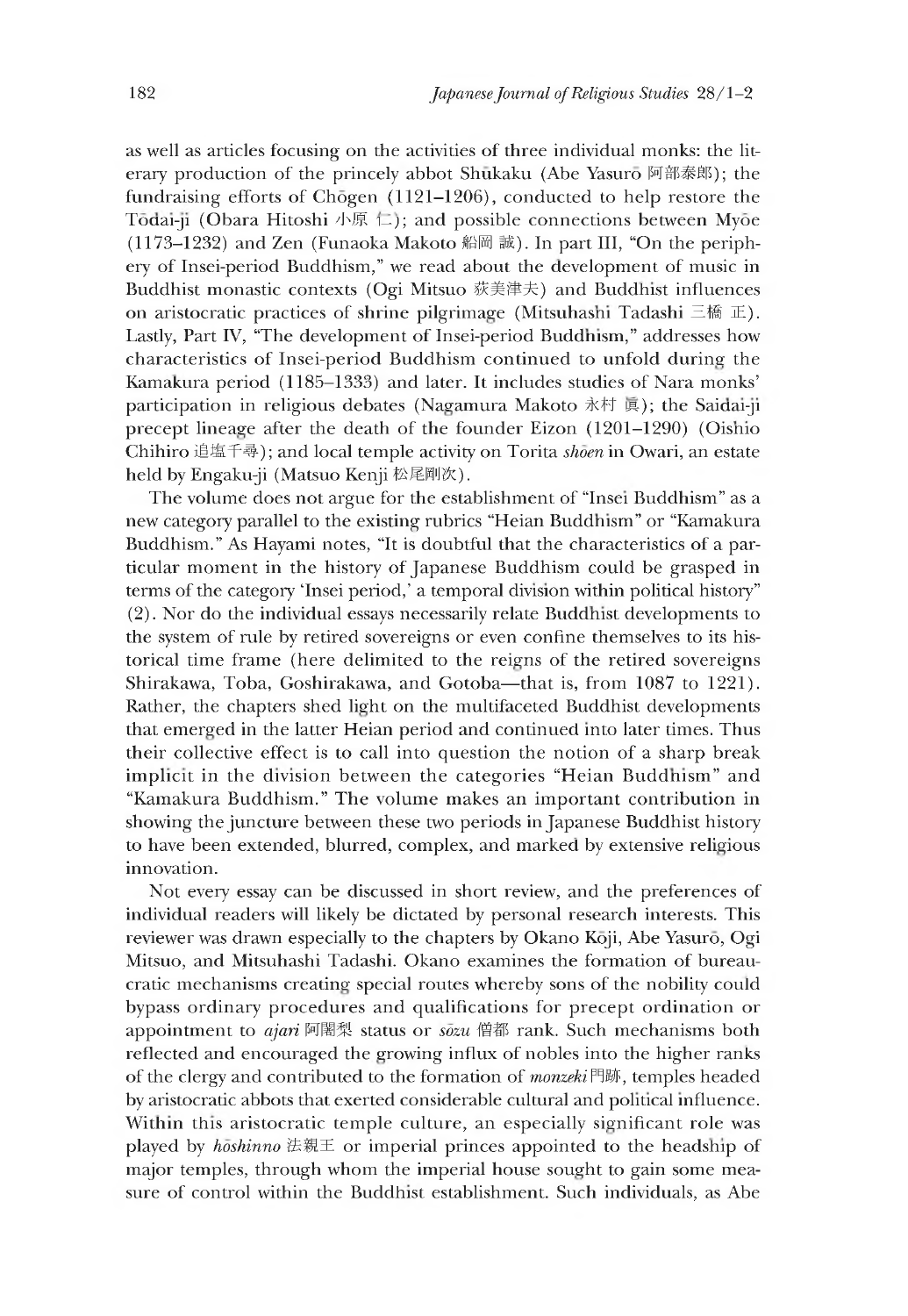Yasurō notes, literally embodied the "oneness of the imperial law and the Buddhist law." Abe examines specifically the prodigious literary output of Shukaku 守覚 (1150-1202), second son of Goshirakawa and abbot of Ninna-ji, who codified the doctrinal and ritual transmissions of his lineage. One subject on which Shukaku wrote was Buddhist music, the subject of Ogi Mitsuo's essay. Ogi shows how musical performance, generally forbidden to clerics under both the *vinaya* or internal monastic regulations and the *soniryo,* nevertheless came to assume a growing role in Buddhist ceremonies, and, as nobles increasingly dominated the clergy, was performed by monks for entertainment. In some cases, such as the performance of *shomyo* or Buddhist hymns, music was even schematized as a practice embodying liberation *{shomyo jobutsu* 声明成仏). Ogi's essay suggests a parallel with the process by which poetic composition—traditionally condemned in monastic circles as a worldly distraction and equivalent to the sin of "false speech"—came eventually to be practiced widely by monks and nuns and was even valorized as a form of Buddhist practice in its own right (LAFLEUR 1983, pp. 1–25). Lastly, based on an extensive reading of court diaries for references to kami- and shrine-related practices, Mitsuhashi argues that, in the early Heian, aristocrats visited shrines for *matsuri* or festivals chiefly as representatives of their clan (*uji)* or in their capacity as court officials, but that, by the Insei period, emphasis had shifted toward private shrine pilgrimage to offer prayers for one's own or one's family's prosperity. Mitsuhashi suggests possible Buddhist influences underlying such developments as personal devotion to kami other than one's clan deity, in the same manner that one particular buddha or bodnisattva might be selected as a personal *honzon*; the use of shrine mandalas to worship kami from a distance; and an increase in the number of priests permanently residing at shrines to mediate the prayers of their clientele. While these four articles do not draw explicit connections to one another, collectively they suggest significant changes in aristocratic religious practice that accompanied the rise of the *kenmon taisei*—the rival factions of noble and military houses and also influential temples that comprised the medieval system of shared rule.

For the most part, however, the volume does not cohere very well and will probably be more helpful to the reader for the separate studies contained m the individual chapters than as a unified presentation of "Insei-period Buddhism." Lack of cohesion among chapters is a frequent complaint with scholarly essay collections, and it may be unfair to criticize this particular volume for a shortcoming so common to its genre. Nonetheless, precisely because "Insei-period Buddhism" represents a new analytical framework, a more substantial introductory essay would have been helpful, to draw connections among the individual essays or place them within a larger framework. In what ways, specifically, was the time of rule by retired sovereigns a significant turning point in the nistory of Japanese Buddhism as it moved from antiquity to medieval times? The reader also remains curious to know more about how the topics treated in the individual chapters are related to those Buddnist developments of the Insei period with which we have long been familiar, such